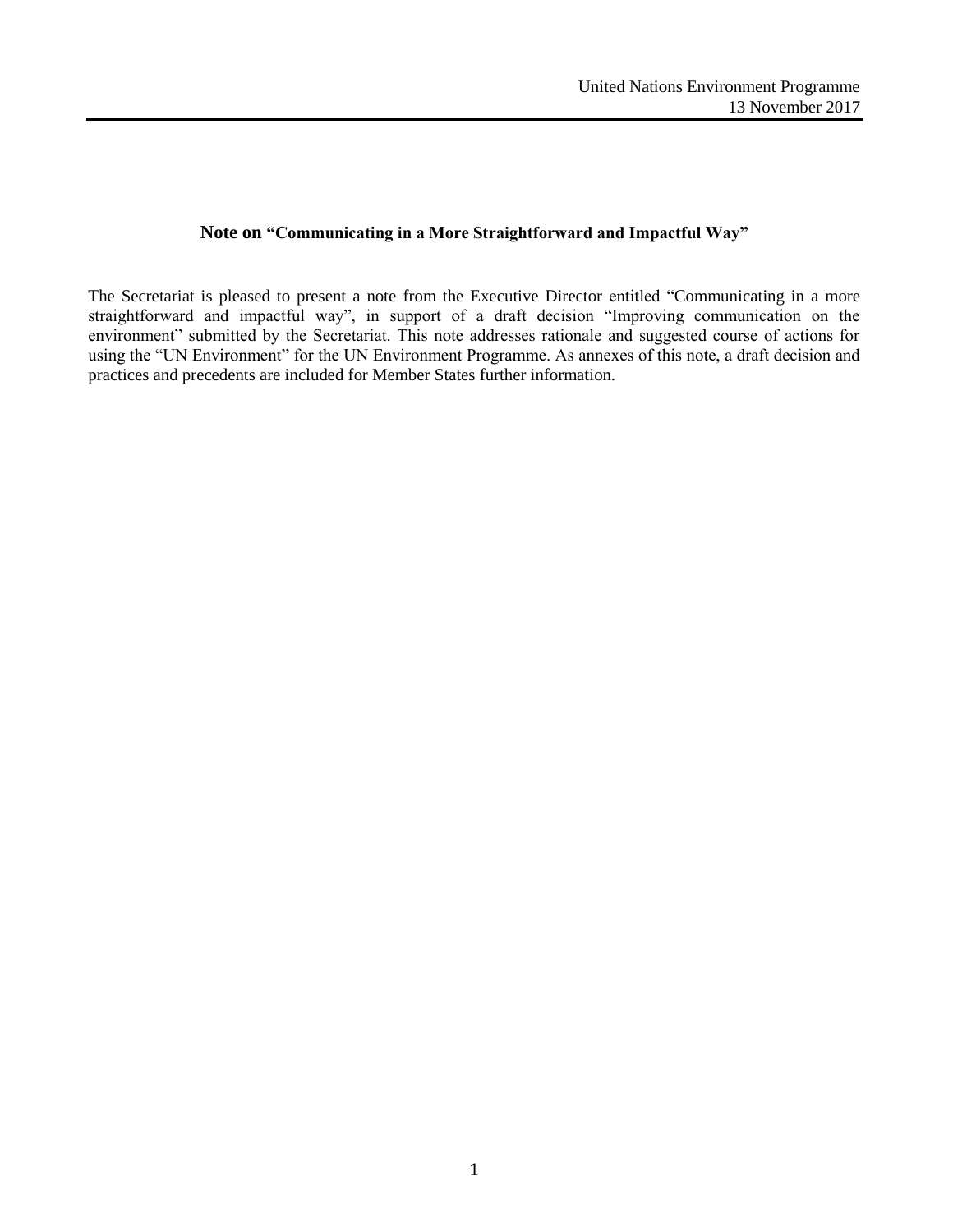## Rationale

In my Note of 3 August 2017, I set out the rationale for using the short form "UN Environment" for the United Nations Environment Programme instead of the acronym "UNEP". At the meeting of the Committee of Permanent Representatives on 31 August 2017, Member States asked that I clarify the process ahead.

Let me reiterate the limited nature of the proposal. We are not seeking to change the official name of the United Nations Environment Programme as decided upon in General Assembly resolution 2997 (XXVII) of 15 December 1972. Rather, this is about communicating in a more straightforward and efficient way. This implies using simple, plain, and acronym free language to ensure that the message and activities of the United Nations Environment Programme can easily be understood and reach everyone across the globe.

The proposal is about replacing the short form of the name of our Programme, the acronym "UNEP" with "UN Environment". This is being done without prejudice to the name, present mandate, aims and purposes of the United Nations Environment Programme as set out in resolution 2997 (XXVII).

During my consultations over the past few months, it has become evident that the vast majority of Member States fully support a better way of communicating.

I have heard many great ideas from government representatives and other partners on other measures that could help us in this regard. This includes communicating in more languages, starting with the six official languages of the United Nations, making better use of other tools including publications, social media and celebrities, and looking into best practices from other organizations. Indeed, many at the United Nations now use short forms in speeches, oral presentations, visual communication tools, social media, etc. Acronyms are not used by our Secretary-General, António Guterres, for exactly the same reasons.

#### Suggested Course of Action

I am now approaching the Committee of Permanent Representatives and the Environment Assembly with a request to consider adopting a decision that will strengthen our ability to communicate in a more straightforward and impactful way .

In so doing, I am confirming that the use "UN Environment" relates exclusively to the short form of our name and involves no change to the mandate of the United Nations Environment Programme. Any cost related to this change can be absorbed within our existing budget.

This decision will not affect the official documentation from the Secretariat, including resolutions, official reports and all documentation pertaining to the Governing Bodies of the Programme, which will continue to be published as they are now (under the full name of the Programme). Furthermore, the letterhead of the Programme to be used in all official communications will reflect the official name of the Programme.

The measures that I propose are legally within the authority of our Governing Body which oversees and provides policy guidance to our Programme as set under operative paragraph 2 of UN General Assembly resolution 2997 (XXVII) and in line with the Rio+20 Outcome Document endorsed by General Assembly resolution 66/288 of 27 July 2012 and the resolutions pertinent to its implementation.

I would therefore like to propose that the open-ended Committee of Permanent Representatives considers for possible adoption by the Environment Assembly a short procedural decision framed around the need of communicating on the environment in a more straightforward and impactful way.

In accordance with our mandate, such decision, once adopted by the Environment Assembly, will then be considered by the United Nations General Assembly as part of the report of the third session of the Environment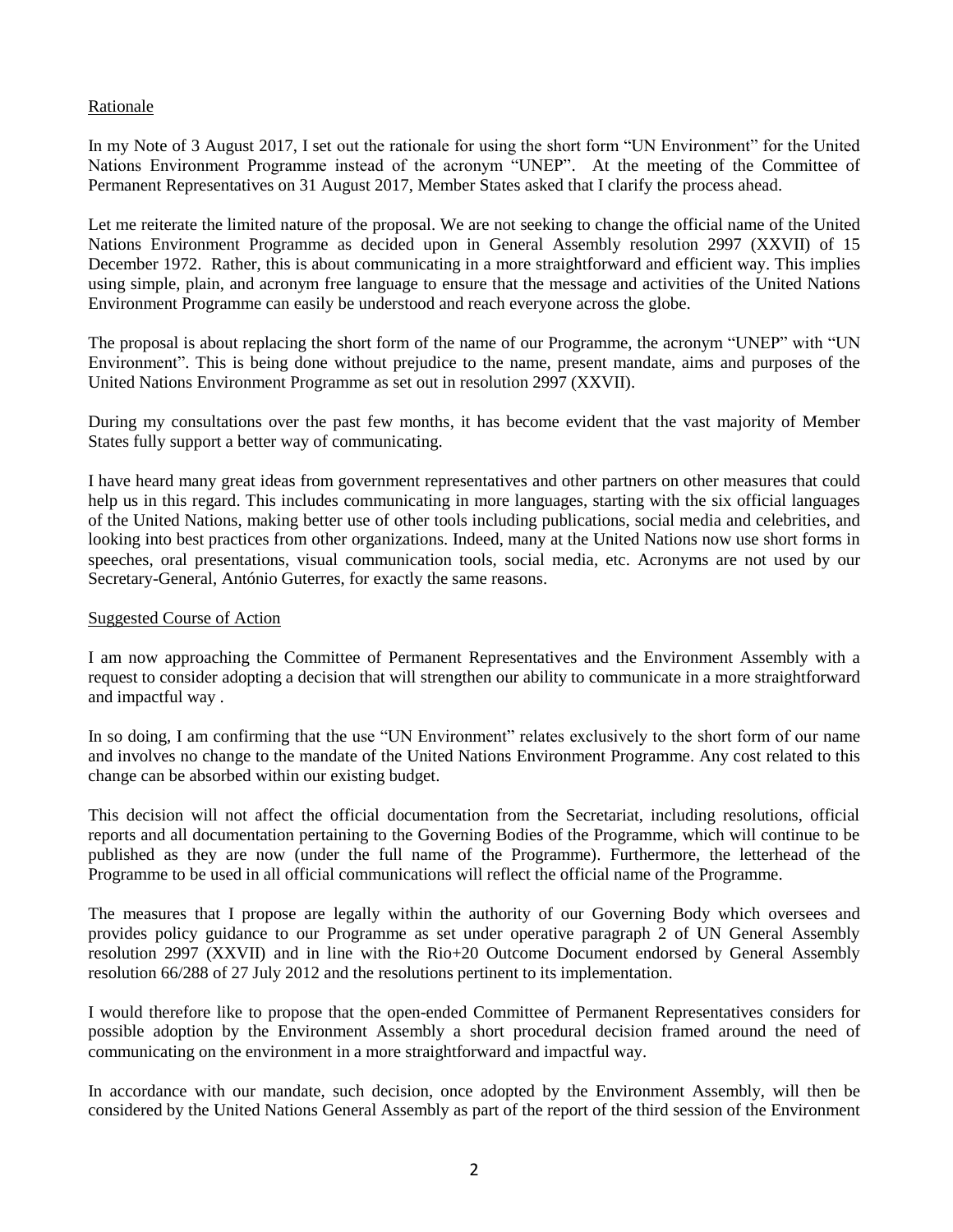Assembly. The main elements of such decision are attached herewith in Annex 1. Further information on practice and precedents is included in Annex 2.

## **Annex 1**

### *Improving communication on the environment*

The Environment Assembly may wish to adopt a resolution along the following lines:

## **Preamble**

- Recalling United Nations General Assembly resolution 2997(XXVII) of 15 December 1972 entitled "Institutional and financial arrangements for international environmental cooperation";
- Recalling United Nations General Assembly 66/288 of December 2012 entitled "The future we want";
- Recalling United Nations General Assembly 67/213of December 2012 entitled "Report of the Governing Council of the United Nations Environment Programme on its twelfth special session and on the implementation of section IV.C, entitled "Environmental pillar in the context of sustainable development";
- Recalling Governing Council decision 27/2 of 22 February 2013 entitled "Implementation of paragraph" 88 of the outcome document of the United Nations Conference on Sustainable Development"

## **Operative**

- 1. Reaffirms the mandate and official designation of the United Nations Environment Programme as set out in General Assembly resolutions 2997(XXVII) of 15 December 1972;
- 2. Takes note with appreciation of the efforts by the Executive Director of the United Nations Environment Programme to increase the efficiency of the Programme by, inter alia, communicating in a **more direct/simpler** manner and increasing awareness of the activities of the Programme;
- 3. Takes note of the use of the term 'UN Environment' by the United Nations Environment Programme.
- 4. Authorizes the use of the term "UN Environment" as short form for the United Nations Environment Programme; it being understood that such use is intended for outreach purposes, and in no way changes the official designation, present mandate, aims and purposes of the United Nations Environment Programme or the role and functions of its governing body; and invites the General Assembly **to endorse/to grant final approval of** this decision as part of its consideration of the Report of the United Nations Environment Assembly on its Third Session
- 5. Also requests the Executive Director to increase the availability, particularly in the six official languages of the United Nations, of publications and information of the Programme and its Governing Body in line with the Rules of Procedure of the Environment Assembly;
- 6. Requests the Executive Director to report to the Assembly, in consultation with the Committee of Permanent Representatives, on the implementation of this resolution.